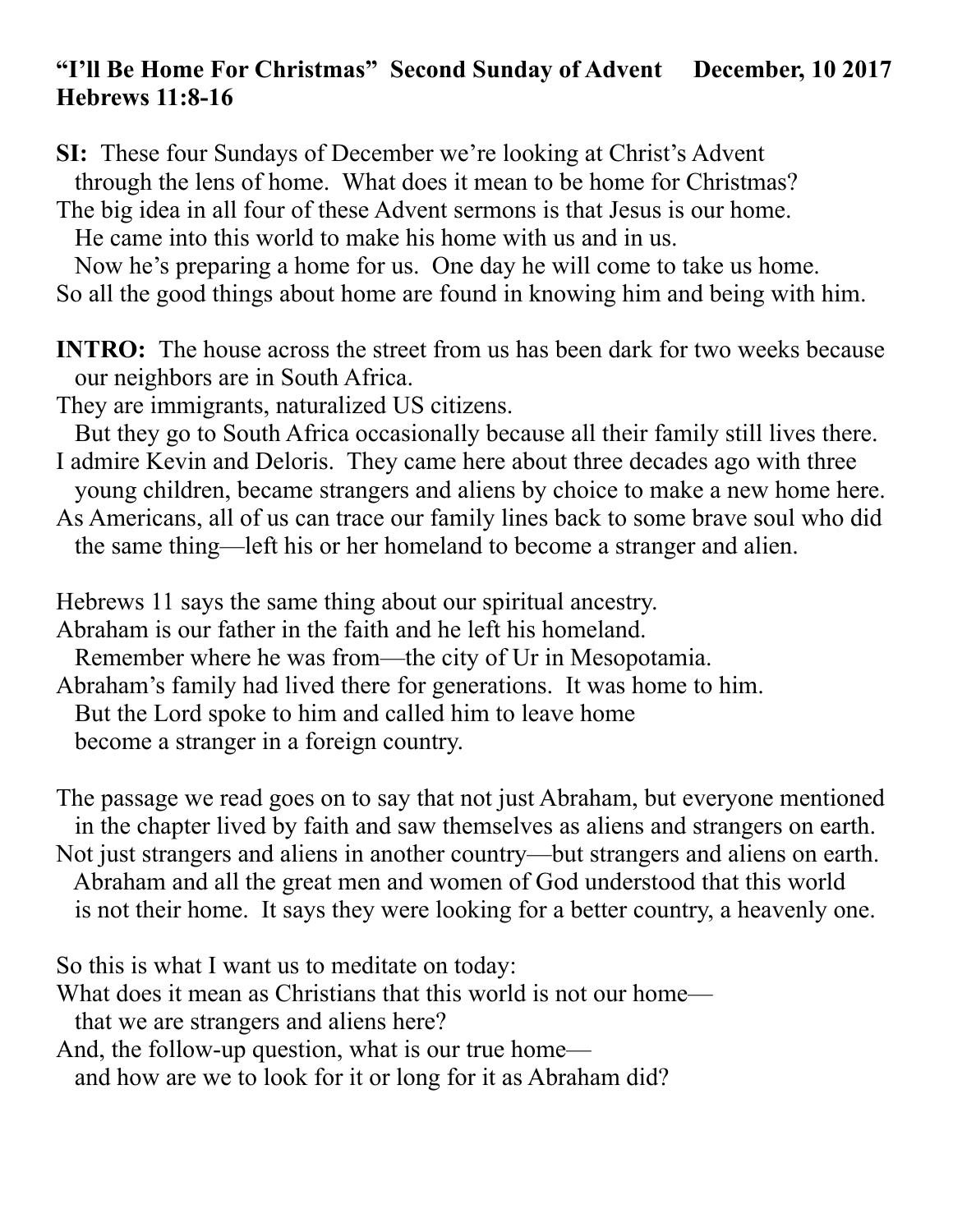### **MP#1 The world is not our home**

Let's start with this concept that the world is not our home.

What does it mean, as Christians, to be strangers and aliens on earth?

God told Abraham to leave his hometown and become a stranger in a foreign. country as a living illustration of this spiritual truth.

What if the Lord still did that?

What if at some point in your Christian life the Lord speaks to you and says: It's time for you to leave Cullman.

Put house on market. I want you to leave in one month.

 You say, but Lord, I've lived in Cullman a long time. I'm comfortable here. I know people here. My kids are happy in school. This is my home.

Lord says, I know, but I want to make your life a living illustration like I did for Abraham. Make you look forward to your true home in heaven.

Ok Lord, is it somewhere else in Alabama?

Is it Huntsville? Is that where you're sending me?

Is it Jasper? Please don't send me to Jasper.

And the Lord says: Indonesia.

Because I want you know you are a stranger and alien on earth.

If the Lord did that, it would probably be a lot easier for us to grasp the spiritual truth that this world is not our home.

Instead he usually lets us stay in the place we've chosen but he gives us his word and his Holy Spirit and expects us to work this out in our own hearts and minds. So even if the Lord allows you to stay in Cullman all your life and put down roots here and make a home here—even so, he wants you to think seriously about what it means to be a stranger and alien.

Then what is it? I think it comes down to two things.

It means that you do not make this world

- 1. Your ultimate source of identity or
- 2. Your ultimate source of security.

Don't make the world your ultimate source of identity.

I read a book recently called *Real American.* 

It's a memoir written by Julie Lythcott-Haims.

She's a bestselling author, she has degrees from Stanford and Harvard.

 Her father was a physician and assistant surgeon general under Carter admin. He was a black man, an African-American, and her mother was a white woman.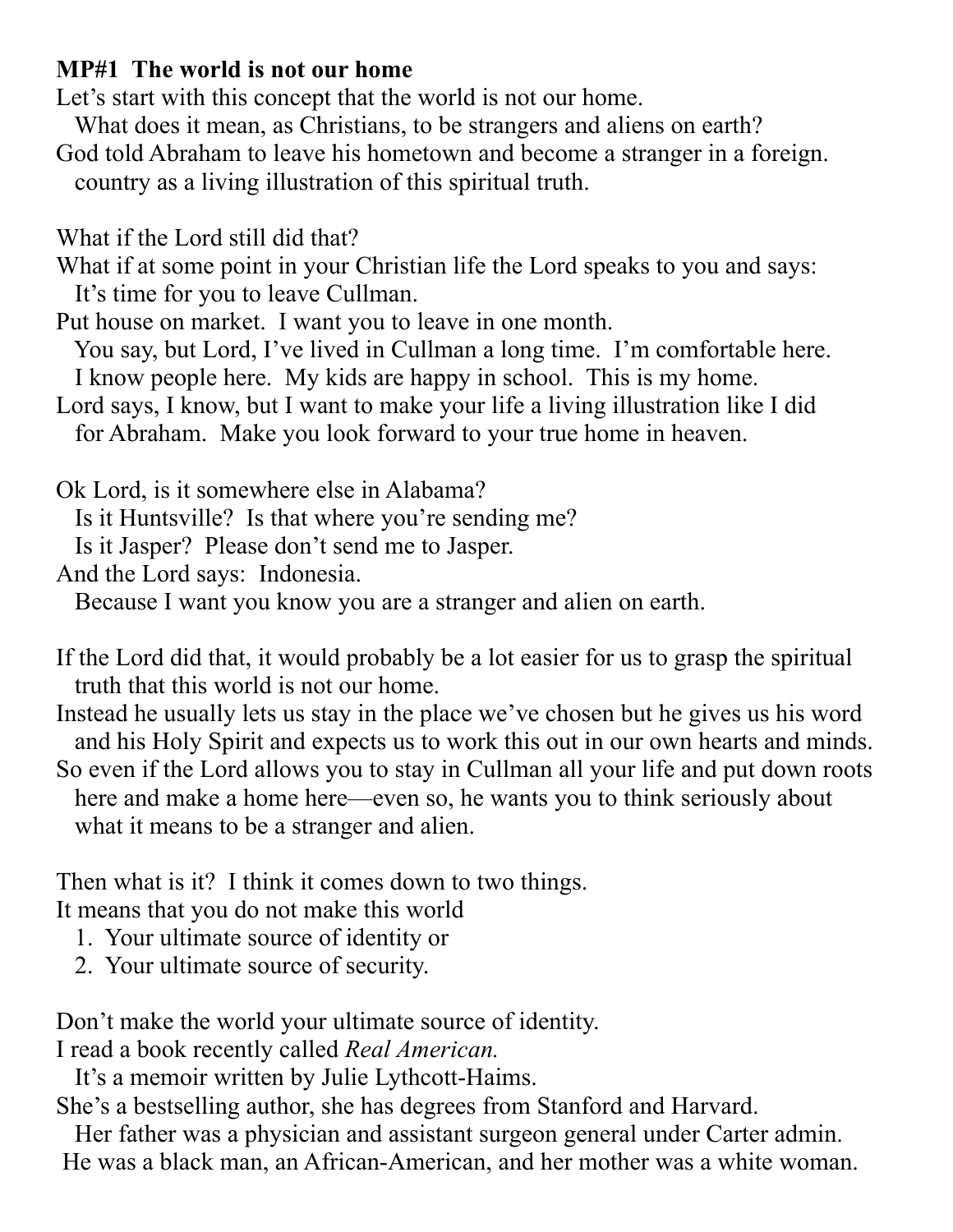Julie Lythcott-Haims says:

 "I am the wooly-haired, medium-brown-skinned offspring typical when Blacks and whites have sex."

Her memoir is about her decades-long search for identity.

Because of the color of her skin, she never fully identified with white society. She never felt completely at ease because she knew she was different and she knew other people knew.

- Even the well-meaning attempts of her white friends to make her feel included sometimes had the opposite effect.
- One girl told her: "I don't think of you as Black. I think of you as normal." She replied: "But I am Black."

Then she writes: "I knew what Diana meant. I felt very un-Black myself."

That was her other identity struggle.

Because of her father's professional career, she grew up in all-white communities, and the high educational level of her family and their economic status also and the effect of separating her from Black culture and experience in America.

- She tells how when she went away to college, to Stanford, she was so excited to finally get to know other black people her age and find a community where she would identify and feel at ease.
- But when she tried to go to the African-American student union she felt completely estranged and self-conscious.
- Because she was not at home in either white or black society she felt like a stranger and alien in America. That led to self-hatred that harmed her in many ways.

Where do most people find their ultimate identity? In some structure of this world. Whether it is race or tribe or nationality or politics or individual accomplishments.

What her memoir demonstrates is how arbitrary and impersonal those are. I kept hoping as I was reading that she would come to that realization

and look for an identity above this world, an identity in God her Creator.

And that her feeling of being a stranger and alien would be redeemed by Christ.

But she didn't know anywhere else to look beyond this world.

If you are a follower of Jesus Christ, he is to be your ultimate identity. It can't be any of these other things.

It's got to be Jesus above your national identity as an American.

Jesus above your political identity, your racial identity, your educational identity, your economic identity, your family identity.

Just one specific. We all know how politically charged American life has become. Everything is political—Facebook, even football.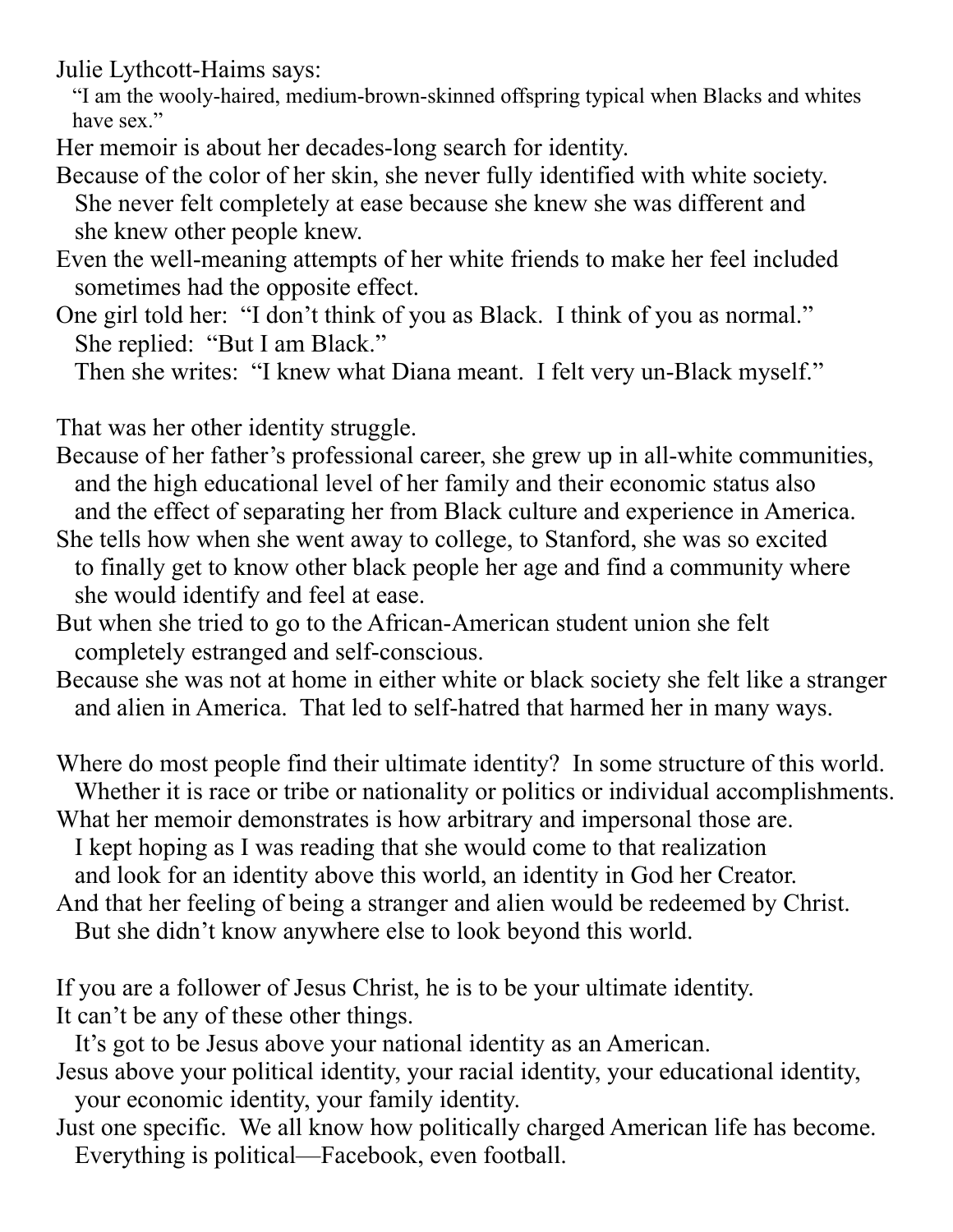If identity in Christ, politics, political disagreements shouldn't disturb your peace. Shouldn't enrage you. Shouldn't threaten. Shouldn't cause to disdain people. If anything bothers you that much, probably a source of identity.

I'm not saying don't hold political views or that should be apathetic—certainly not. But don't you find your ultimate identity in that. You're a stranger and alien

So don't find your ultimate identity here and don't find your ultimate security here. I realize these two things—identity and security are intertwined. But by security I mean the way we try to plan and arrange our lives to

deal with all the possible contingencies.

There was probably no better place to live in all the world during Abraham's time than the great cities Mesopotamia, except maybe Egypt. It was civilized, comfortable, prosperous.

But Abraham's ultimate security was not there.

So when God called him to leave and Abraham asked where he wasn't bothered when God said: I'll show you later, just go.

Because he knew that there is no ultimate security in our own plans.

We aren't omniscient. We don't know what's going to happen.

Not that there is anything wrong with planning for the future and wanting

a peaceful, secure, comfortable life for yourself and family.

Of course we don't live without plans, without saving, without insurance.

Of course we often make decisions that take into account happiness.

But don't set your heart on those plans.

For one thing, we live in a fallen world. Circumstances are bound to come that will mess up your plans. If they are your security, will shake you to the core.

Positively, God telling you to go, to get out, to make some change—

but you are so concerned about knowing the future first, that your fear paralyzes.

But, if you start by asking: Is Jesus Christ with me? Yes.

 Has he called me? Yes. Can I trust him even if I have no idea what future holds? And you can start to develop a confidence that rises above your circumstances.

"Seek first the kingdom of God, and all these things will be added unto you."

"Whoever loses his life will find it." "His lovingkindness better than life."

World not your home: Not source of ultimate identity or security.

# **MP#2 Looking for your true home**

Leads us to the positive side of equation—looking for your true home. Passage says Abraham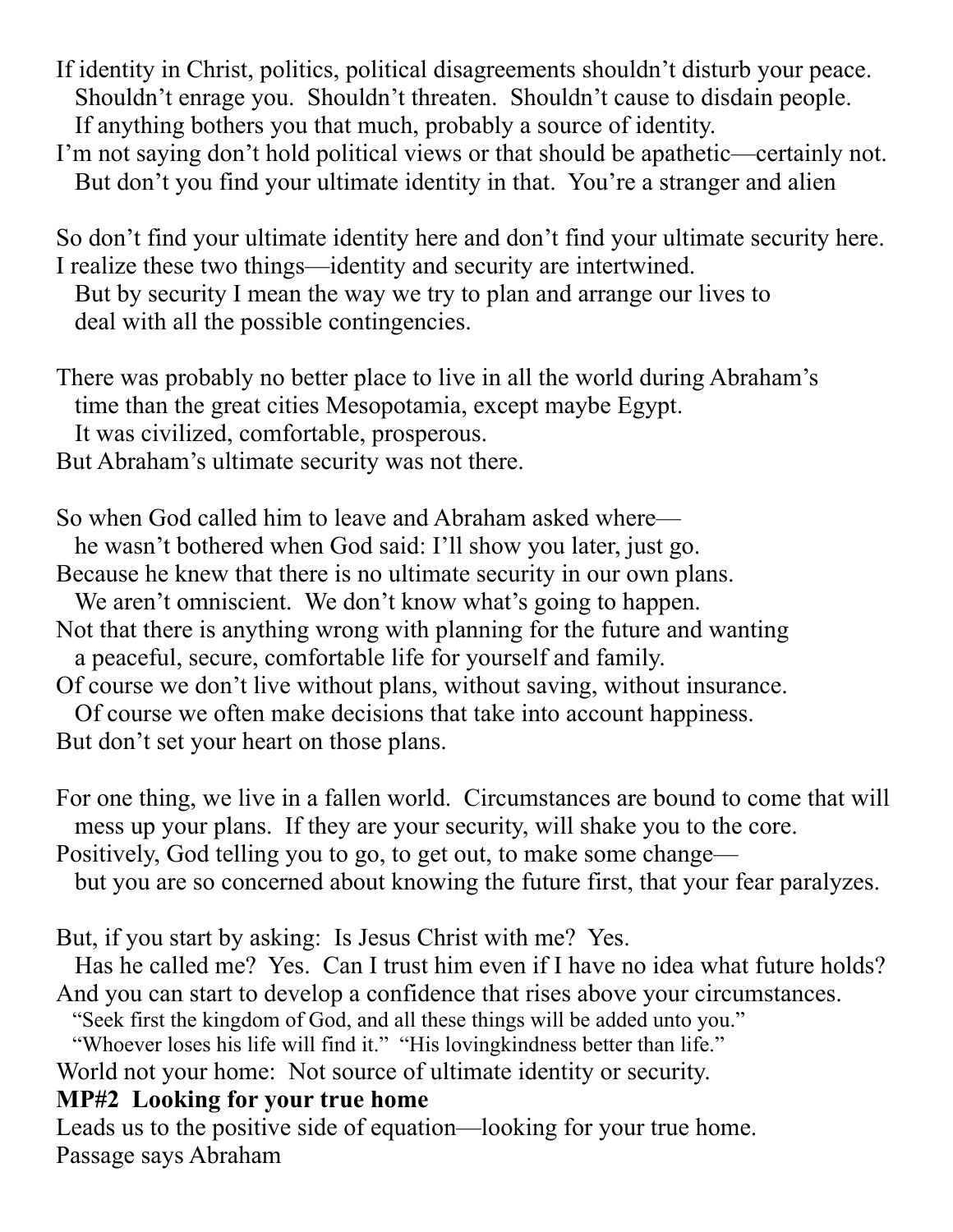"made his home in the Promised Land" and it says he

 "was looking forward to the city with foundations whose architect and builder is God." Later, speaking of all the men and women of faith mentioned in the chapter "they saw and welcomed God's promises from a distance." "they are looking for country of their own"

"they were longing for a better country—a heavenly one."

So this is obviously referring to heaven as our true home.

Abraham was looking forward to it.

All great saints of old were looking for it, it actually says they were longing for it. Do you look for and long for heaven? What does that even mean?

I've used this illustration before, but humor me.

Suppose this afternoon you get a phone call from your rich uncle.

 He's a life-long bachelor and you are his favorite niece or nephew. Uncle says: I've been thinking.

I don't want to wait till I die to give you what I have planned.

I want you to get it while I'm still alive so I can see you enjoy it.

I've got to make some financial arrangements and finish some things, but in about a year—Let's just put a date on it, let's say December 1, 2018, I'm going to give you the bulk of my estate. It's about \$10 million.

I wanted you to know ahead of time so it wouldn't catch you off guard, and you could start to make plans. I'll be in touch. Merry Christmas.

You hang up the phone and tell your spouse—You aren't going to believe this.

That was Uncle Joe and in one year he's giving us \$10 million.

Over the course of the next year, would you think about uncle's promise often? Would it color your view of life?

When your work was hard you would think about it.

You might say to yourself, I'm quitting this job in a year.

Or you might say, I don't mind the pressure at work any more because

my livelihood doesn't depend on it. I actually enjoy my work more than ever.

When you got an unexpected expense that wrecked budget, it wouldn't throw you. You would say: I can't afford that now but I'm not worried.

 I'll do what I have to do and know that in a year, everything taken care of. When you saw people in financial need, you would start to think—

 Won't it be fun to help them without them even knowing. Have to figure out. When you looked at your children and thought about their future, you would be thinking hard about how best to make this wealth a blessing and not a curse.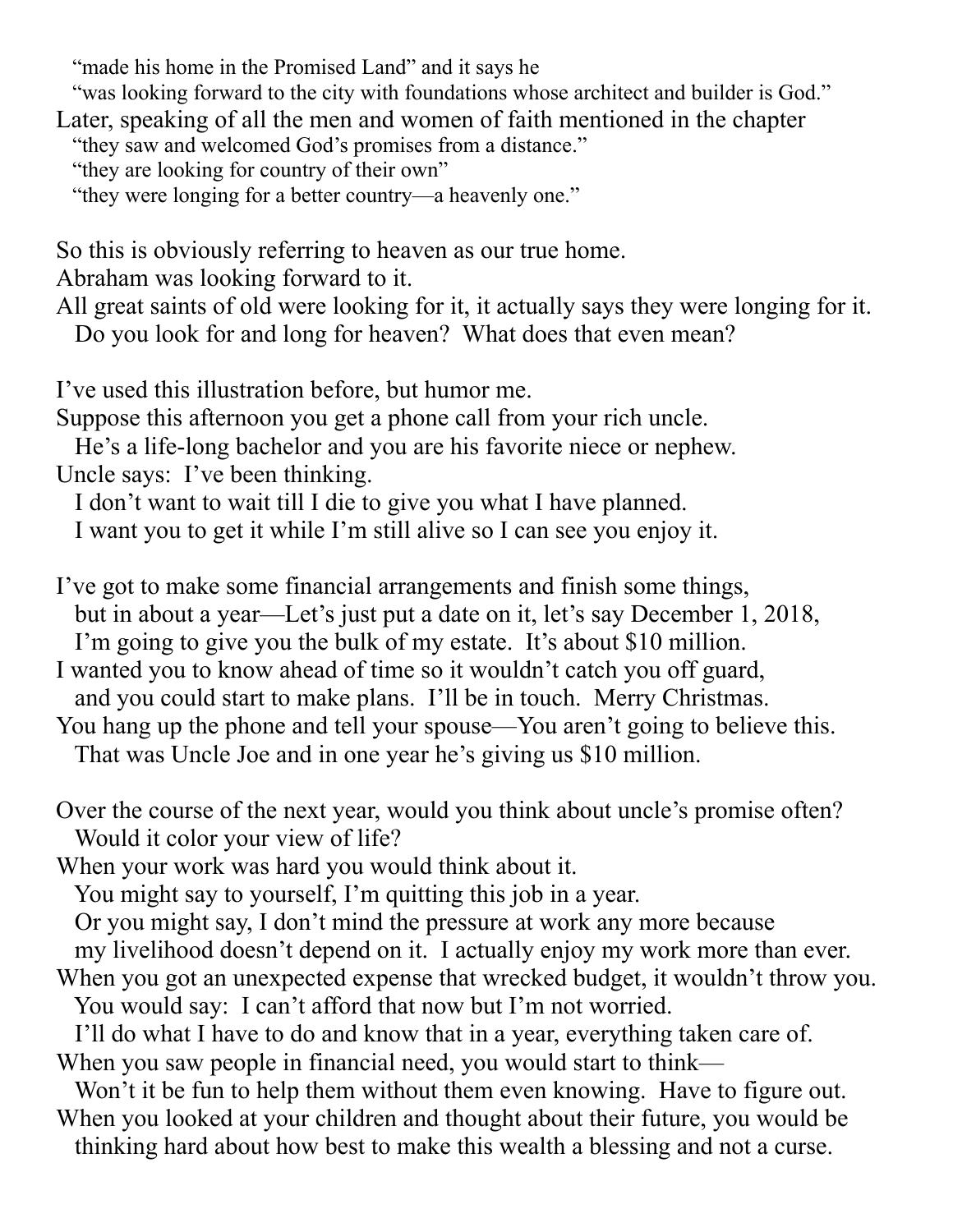For that whole year you would feel rich, even though you weren't yet. The promise of your inheritance would color your outlook on life.

I'm sure you can see where I am going with this.

In the Bible, heaven is the goal to which everything points.

 Christ came into this world and suffered and died so we could go to heaven. When he comes again in glory it will be to take us to heaven.

Living with Christ and communion with the Father and Holy Spirit in heaven is the great object of our salvation.

Before he left, Jesus said,

"I go to prepare a place for you, so that where I am you may be also."

That sounds like Hebrews 11.

God is not ashamed to be called their God for he has prepared a city for them.

Heaven is not an afterthought in the Bible. It's the grand purpose and climax.

Without heaven, the whole meaning of life for Christians crumbles.

If there is no resurrection and heaven, the Bible says, we are to be pitied.

But what is heaven?

 Have you noticed when the Bible talks about it, it only gives us tantalizing hints? This passage refers to it as a city with foundations, architect and builder God.

Which must mean it will be a place of awe and grandeur and beauty.

- Revelation also describes heaven as a city, says glory and honor of nations will be brought into that city. Which must mean that somehow the best of everything mankind has produced will somehow be brought in.
- The best music, best technology, best architecture, best sports, best ideas all that is really good and excellent will be there.

# Last Sunday's Advent reading, Isaiah 11, Avery read it:

 The wolf will live with the lamb, the leopard will lie down with the goat, the calf and the lion and the yearling together; and a little child will lead them. The cow will feed with the bear, their young will lie down together, and the lion will eat straw like the ox. The infant will play near the hole of the cobra, and the young child put his hand into the viper's nest. They will neither harm nor destroy on all my holy mountain, for the earth will be full of the knowledge of the LORD as the waters cover the sea. In that day the Root of Jesse will stand as a banner for the peoples; the nations will rally to him, and his place of rest will be glorious.

Tantalizing. Animals in heaven living in peace with each other.

 But it's a hint of something greater, the nations at peace because following Christ. Are there going to be nations in heaven?

And the prophets speak of mountains running with new wine, and harvests so continuous that sowers stepping on heels of reapers,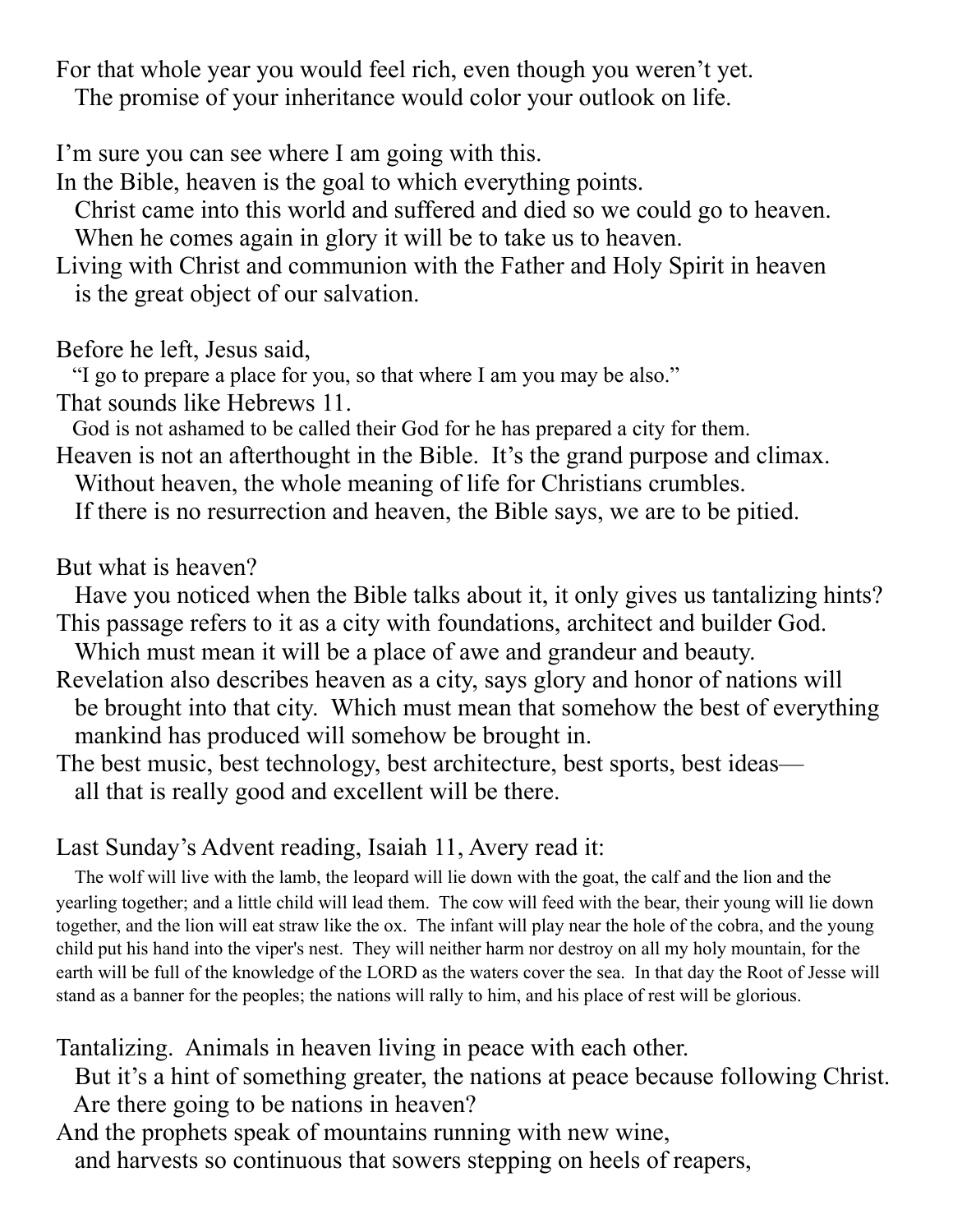and nature so beautiful that trees are singing and mountains are dancing. Heaven is described as multitudes singing, cheering, chanting—

so loud it's like the sound of many waters—louder than any football stadium.

- It's described as a wedding feast. When Adrienne got married this summer and so many of you gathered with us at the reception, it did feel heavenly to me.
- Heaven is described as no death or sorrow or pain—and where God himself will wipe away every tear from your eye.
- It's described as a shepherd taking a little lamb in his arms and cuddling it close to his chest.

This is limited human language hinting at the grand, full, and happy life. The Apostle Paul says:

 No eye has seen, no ear has heard, no mind has conceived what God has prepared And it is God's will that you live every day with the prospect of heaven.

 That you often have happy thoughts and plans about what God has in store. Because if you do, it will color your life now.

It will make you into a certain kind of person.

Hebrews 11 tells us that men and women of faith were looking for

the heavenly country, city with foundations, whose architect and builder is God.

The end of the chapter said that hope is how they conquered kingdoms, administered justice, shut lions mouths, and that is how some faced jeers and flogging, were chained, stoned, put to death.

The promise of heaven, the vivid sanctified imagination animated them.

## **Longing for heaven will make you patient.**

 Because heaven will make up for all the disappointments of life in this world. **Longing for heaven will make you joyful.** 

By God's grace, there are still good things in this fallen world.

All the good things we enjoy are foretastes and anticipations of heaven.

## **Longing for heaven will make you unafraid.**

 If you know that Jesus himself will wipe away your tears with his scarred hands, then you can have courage to press on until that time comes.

This world is not your home—

 Don't look for your ultimate identity or your ultimate security in the structures and systems and plans of this life. Your identity is Jesus. Your security is Jesus.

Heaven is your home. When you are impatient, sad, or fearful— Remember what Jesus said: That he's preparing a place for you,